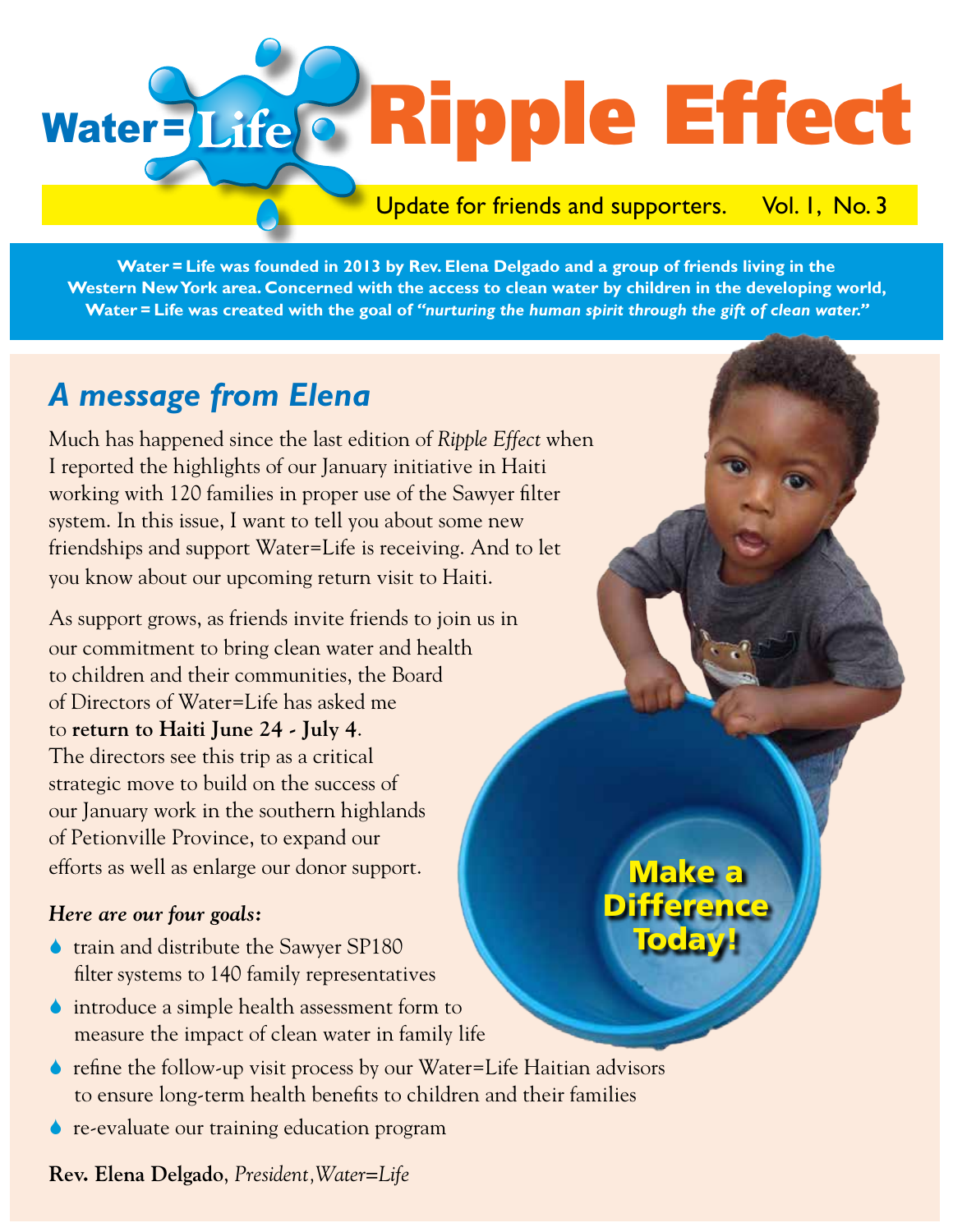## East Aurora Presbyterian Church

The Mission Ministry Team of East Aurora (NY) Presbyterian Church is focusing its mission education in support of Water=Life. The church choir kicked off the initiative by supporting 2 filter systems. The congregation is learning about global water issues, children are studying Biblical passages in which water is a character in the story, the youth have labeled empty water bottles for families to fill with spare change. *Here's another ripple.*

*Members of the East Aurora Presbyterian Church Choir.*





*Rev. Buddy Hubbard, Elena, and Darcy Sowyrda, chair of Mission Ministry Team, are happy to work together.*



### Earth Day Celebrations

The Franciscan Sisters of St. Joseph, the Felician Sisters and the Sisters of St. Francis of the Neumann Community invited me to participate in their 2016 interfaith Earth Day celebrations. The sisters focused these celebrations around Pope Francis' encyclical, *Laudato Si: Care for our Common Home* and St. Francis of Assisi's "*Canticle of Creation*" in which Sister Water is honored. The sisters invited community children, families, teachers, environmental activists to also join them in their witness of solidarity with the people of Flint, MI and all those who suffer from polluted water. *The ripple effect expands!*

# Orchard Park Chorale *Spring Joys* concert!

At its *Spring Joys* concert on May 15th, members of the Orchard Park (NY) Chorale honored its artistic team Kathleen Keenan-Takagi, Karen Saxon and Joanne Hollenbeck with something more lasting than a bouquet of flowers. This outstanding chorale group made acontribution to Water=Life to purchase 3 complete filter systems. Thank you, OPC! *You're causing a ripple in the lives of so many.* 

### The Women of Norwood Presbyterian Church

A dear college classmate of mine told the women of the Norwood (SC) Presbyterian Church about Water=Life. Here's what one of the women said: "*Children are a gift from God and our future. My hope is that the work done by Water=Life will help these children thrive and know that they are an important part of the family of God - so much so that people who have never met them and live far away are willing to give in order that they may live.*" The women made a contribution of \$1000 to support our work. *Splash again!*